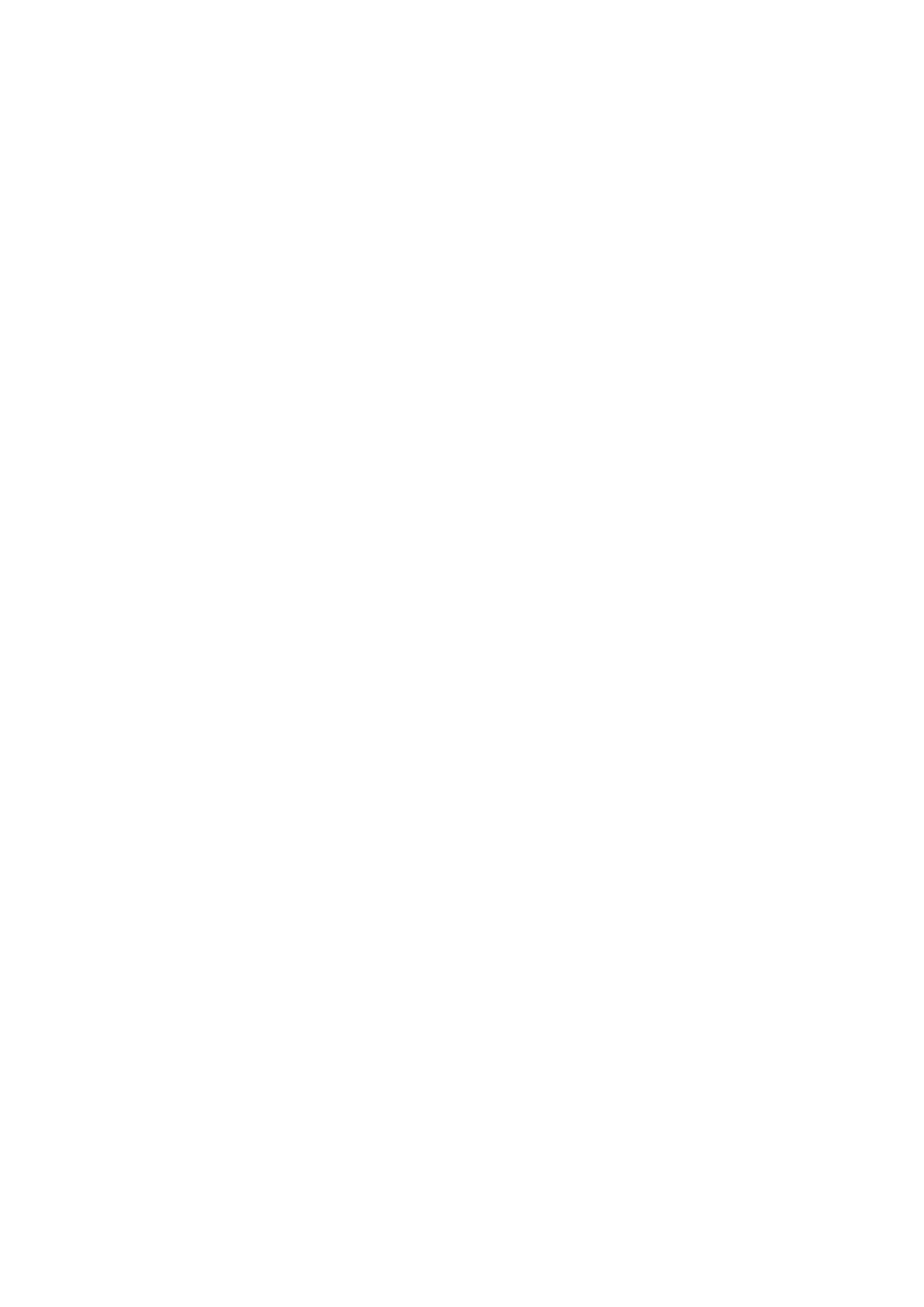

Note: a roll-call was conducted that ascertained the following members were in attendance at the commencement of the meeting:  $√$ 

| <b>Member</b>              | <b>Member</b> |                             |              |
|----------------------------|---------------|-----------------------------|--------------|
| Cr D Simpson               | $\checkmark$  | Cr C Fletcher               | $\checkmark$ |
| Mayor P Goff               | $\checkmark$  | Cr S Henderson              | $\checkmark$ |
| Deputy Mayor BC Cashmore   | $\checkmark$  | Cr R Hills                  | ✓            |
| Cr J Bartley               | $\checkmark$  | Cr T Mulholland             | $\checkmark$ |
| <b>IMSB Member R Blair</b> |               | Cr D Newman                 | $\checkmark$ |
| Cr C Casey                 | $\checkmark$  | Cr G Sayers                 | $\checkmark$ |
| Cr E Collins               | $\checkmark$  | <b>Cr S Stewart</b>         | $\checkmark$ |
| Cr P Coom                  | $\checkmark$  | Cr W Walker                 | $\checkmark$ |
| Cr L Cooper                | $\checkmark$  | Cr J Watson                 | $\checkmark$ |
| Cr A Dalton                | $\checkmark$  | <b>IMSB Chair D Taipari</b> | $\checkmark$ |
| Cr C Darby                 | $\checkmark$  | Cr P Young                  | $\checkmark$ |
| Cr A Filipaina             |               |                             |              |

# **1 Apologies**

Resolution number FIN/2022/31

MOVED by Chairperson D Simpson, seconded by IMSB Chair D Taipari:

**That the Finance and Performance Committee:**

**a) accept the apologies from IMSB Member R Blair and Cr A Filipaina for lateness.**

# **CARRIED**

# **Acknowledgement**

Resolution number FIN/2022/32

MOVED by Chairperson D Simpson, seconded by Cr L Cooper:

**That the Finance and Performance Committee:**

- **a) acknowledge Her Majesty, Queen Elizabeth II on the celebration of her 70th Jubilee, being the first British monarch to celebrate a Platinum Jubilee and her service to God, country and the Commonwealth.**
- **b) acknowledge all Aucklanders who received an Queen's Birthday honour.**

# **CARRIED**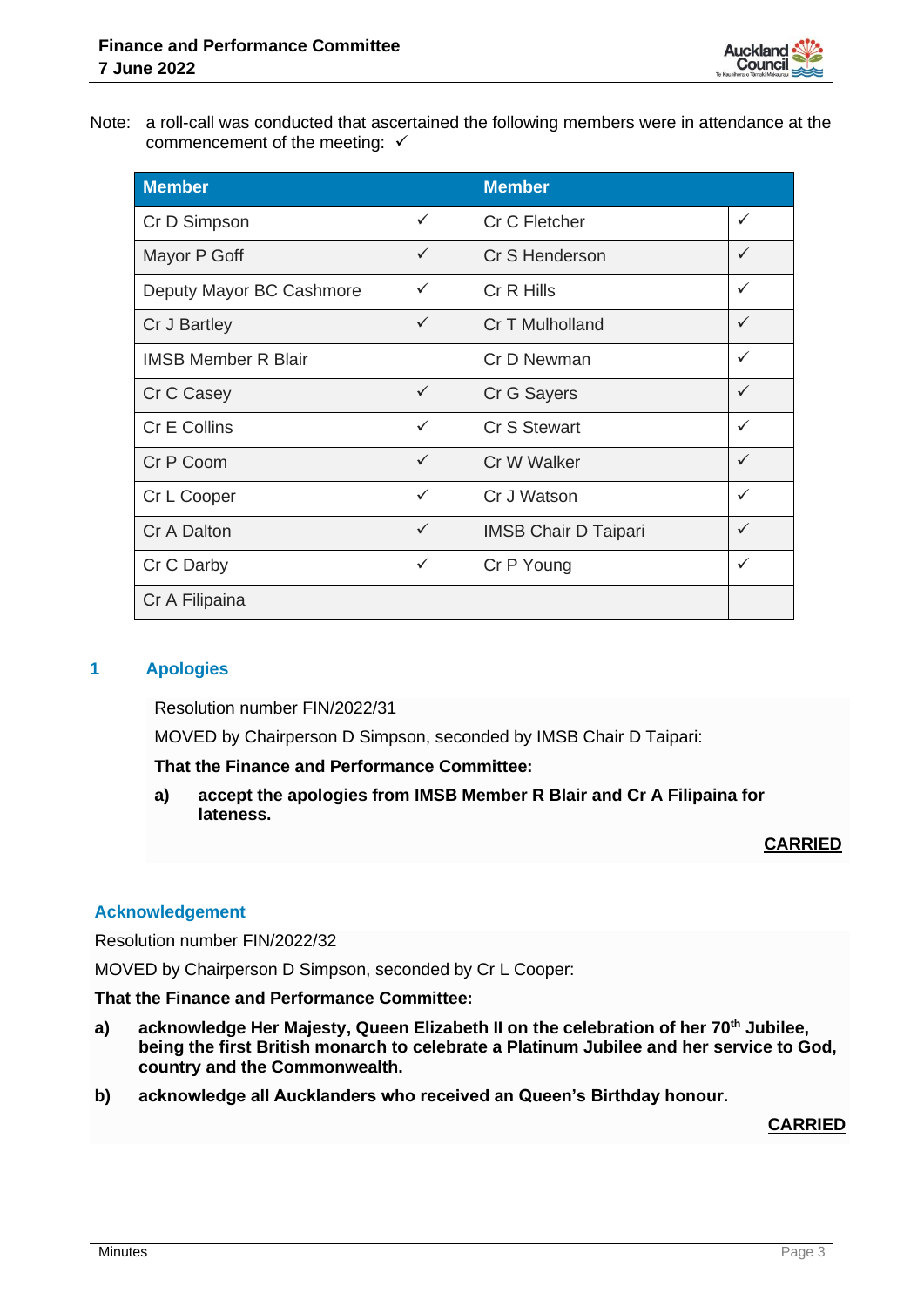

#### **2 Declaration of Interest**

There were no declarations of interest.

#### **3 Petitions**

There were no petitions.

#### **4 Public Input**

There was no public input.

# **5 Local Board Input**

There was no local board input.

#### **6 Extraordinary Business**

There was no extraordinary business.

# **7 Tūpuna Maunga Authority Operational Plan 2022/2023**

*IMSB Member R Blair entered the meeting at 2.04pm. Cr A Filipaina entered the meeting at 2.04pm.*

Resolution number FIN/2022/33

MOVED by Cr C Casey, seconded by Cr J Bartley:

#### **That the Finance and Performance Committee:**

- **a) whakaae / agree to recommend to the Governing Body that the Draft Tūpuna Maunga Authority Operational Plan 2022/2023 (Attachment A of the agenda report) and Draft Summary of the Tūpuna Maunga Authority Operational Plan 2022/2023 (Attachment B of the agenda report) be agreed.**
- **b) whakaae / agree to recommend to the Governing Body that it include the Draft Summary of the Tūpuna Maunga Authority Operational Plan 2022/2023 in the Annual Budget 2022/2023.**

**CARRIED**

# **8 Annual Budget 2022/23: Overview to decision-making**

Resolution number FIN/2022/34

MOVED by Chairperson D Simpson, seconded by Cr S Henderson:

# **That the Finance and Performance Committee:**

**a) note the contents of this report, which sets the context for the other reports and decisions on today's agenda.**

#### **CARRIED**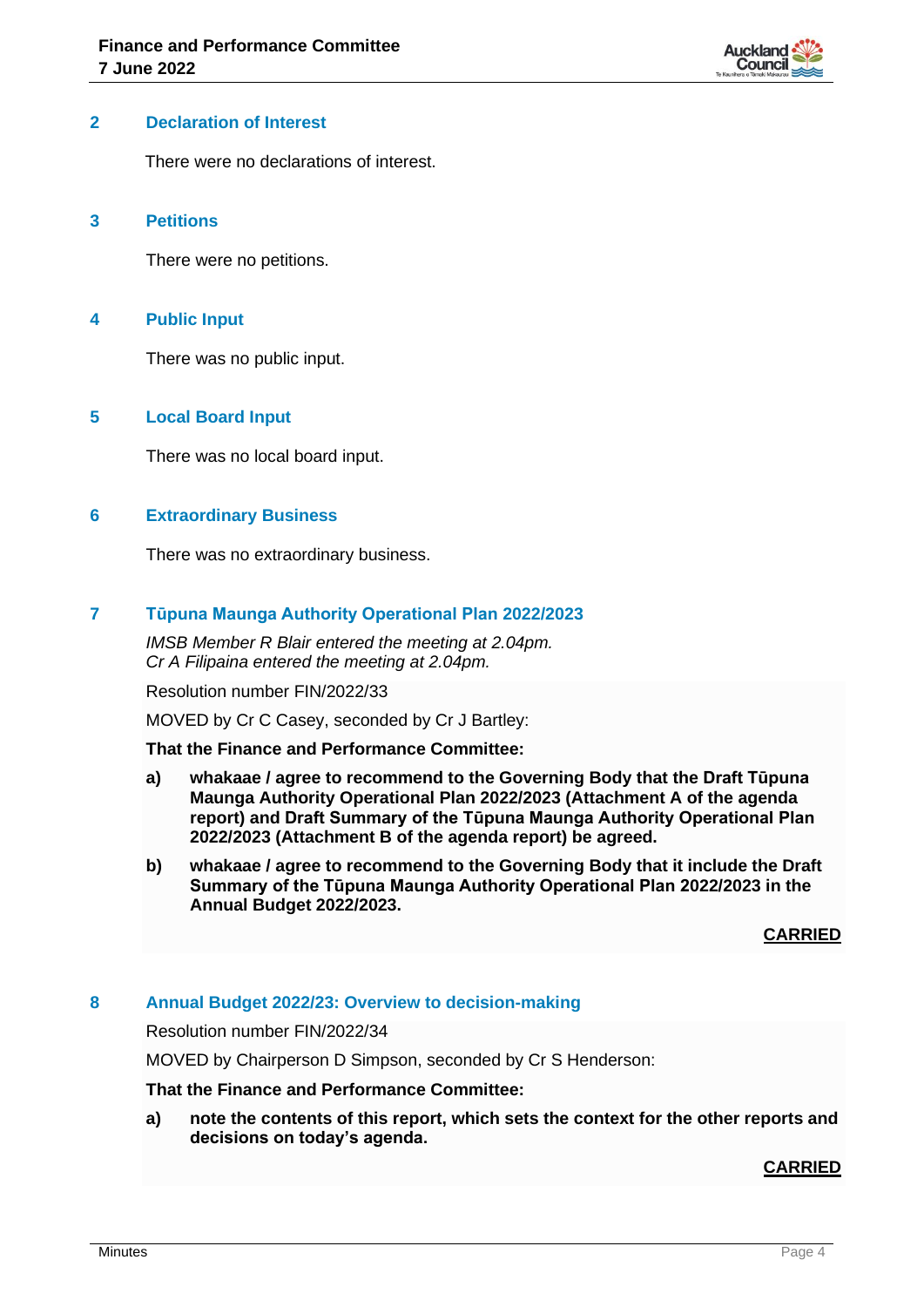

# **9 Annual Budget 2022/2023: Local board feedback and advocacy**

Resolution number FIN/2022/35

MOVED by Chairperson D Simpson, seconded by Cr S Henderson:

**That the Finance and Performance Committee:**

**a) consider feedback and advocacy initiatives from local boards when making recommendations to the Governing Body on the Annual Budget 2022/2023.**

**CARRIED**

#### **10 Annual Budget 2022/2023: Mayor's final proposal**

*Cr E Collins left the meeting at 2.25pm. Cr J Watson left the meeting at 2.25pm. Cr J Watson returned to the meeting at 2.40pm. Cr E Collins returned to the meeting (in the room) at 2.47pm. IMSB Chair D Taipari left the meeting at 3.09pm. IMSB Chair D Taipari returned to the meeting at 3.22pm.*

The meeting adjourned at 4.09pm and reconvened at 4.12pm.

IMSB Chair D Taipari was not present.

*IMSB Chair D Taipari returned to the meeting at 4.15pm.*

The meeting adjourned at 4.56pm and reconvened at 5.05pm.

Note: changes were made to the original motion amending subclause a) ii) and adding new subclause b) x), with the agreement of the meeting.

MOVED by Mayor P Goff, seconded by Deputy Mayor BC Cashmore:

That the Finance and Performance Committee:

- a) agree to recommend to the Governing Body that it agree to the Annual Budget 2022/2023, which is based on the updated consultation budget with \$2.8 billion capital expenditure, \$5.1 billion operating expenditure and a 3.5 per cent increase in average general rate as planned, and includes:
	- i) a package of further climate action to reduce emissions and support adaptation, including:
		- A) over \$1 billion expenditure over 10 years towards improving bus services, decarbonising ferry services, providing for walking and cycling, and increasing tree canopy in communities which need it most.
		- B) a Climate Action Targeted Rate providing for \$574 million over 10 years to fund climate action, with the remainder funded by \$128 million in fare revenue from additional services and \$354 million in government cofunding.
		- C) applying consistent principles for the Climate Action Targeted Rate programme to determine further climate action if additional government funding becomes available from the Climate Emergency Response Fund.
		- D) the targeted rate is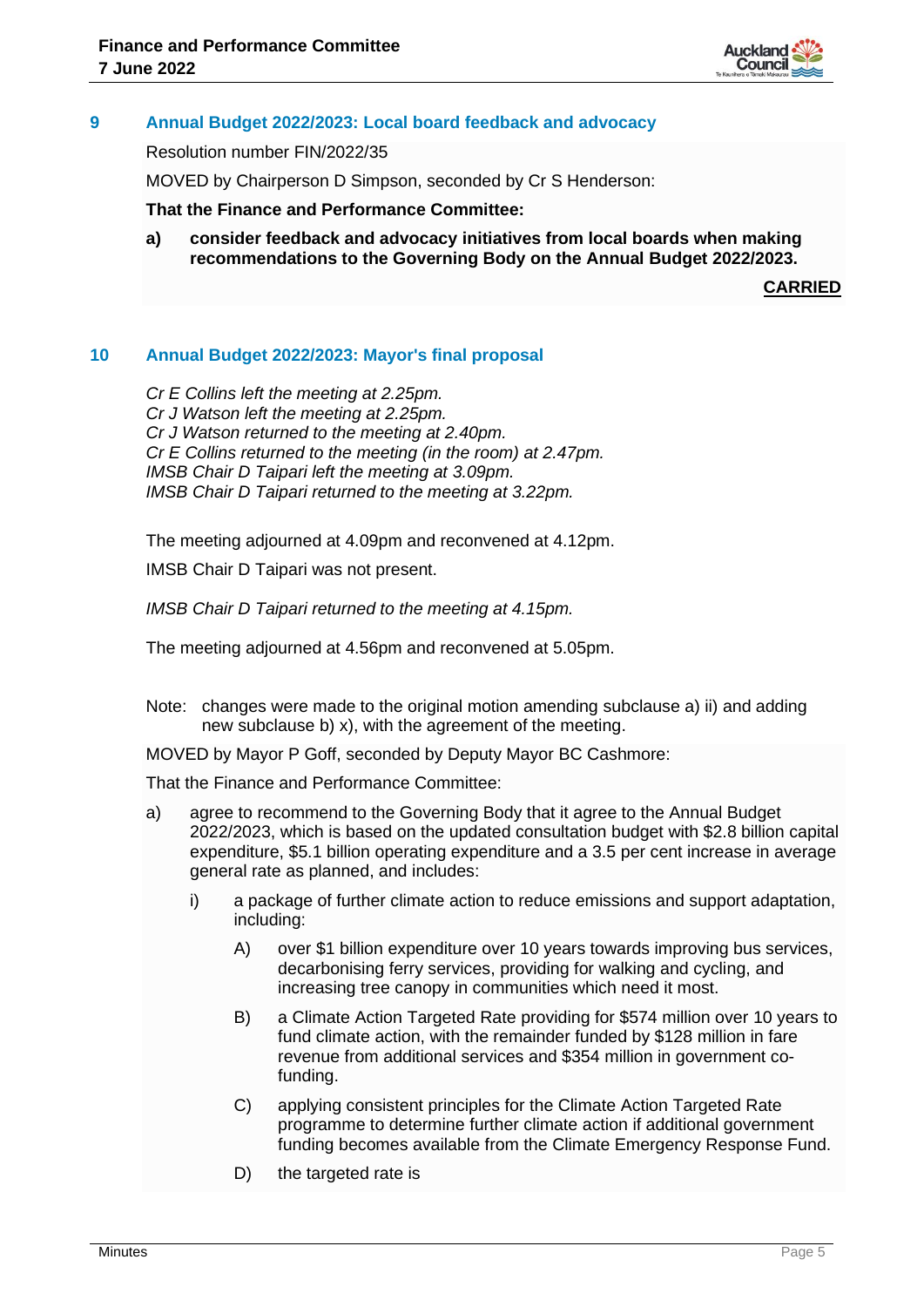

|    |       |    | 1)         | based on capital value with 25.8 per cent to be raised from business<br>properties and 74.2 per cent from non-business, rising by 3.5 per<br>cent each year, the same as the Water Quality Targeted Rate.                                                                                                                                    |  |  |  |  |
|----|-------|----|------------|----------------------------------------------------------------------------------------------------------------------------------------------------------------------------------------------------------------------------------------------------------------------------------------------------------------------------------------------|--|--|--|--|
|    |       |    | 2)         | is differentiated within the business and non-business sectors on the<br>same basis as the general rate.                                                                                                                                                                                                                                     |  |  |  |  |
|    |       | E) |            | a political governance and oversight group for the Climate Action Targeted<br>Rate be established for the duration of the fund to provide direction in line<br>with the purpose and principles of the targeted rate and to monitor and<br>report on progress.                                                                                |  |  |  |  |
|    |       | F) |            | note that Council has approved in principle a congestion charging system<br>which is being considered for legislation by the Government, and that the<br>Regional Fuel Tax and Climate Action Targeted Rate will be reviewed with<br>a view to phasing out the Regional Fuel Tax as revenue becomes<br>available from the congestion charge. |  |  |  |  |
|    | ii)   |    |            | a grant of \$750,000 to Coastguard New Zealand in the 2022/2023 financial year<br>and request acknowledgement of Auckland Council funding for coastguard<br>services in the Auckland region for the 2022/2023 year.                                                                                                                          |  |  |  |  |
| b) |       |    |            | agree to recommend to the Governing Body the following approach to addressing<br>growing operating cost pressures caused by COVID-19 and economic conditions such<br>as high inflation and interest rates, to ensure Auckland Council continues to act in a<br>financially prudent way, including fully funding depreciation by 2027/2028.   |  |  |  |  |
|    | i)    |    |            | note that Auckland Council and council-controlled organisations will continue to<br>work to achieve savings and asset recycling targets included in existing budgets<br>and that the Value for Money programme and reviews will continue to be<br>progressed under the oversight of the Value for Money Committee.                           |  |  |  |  |
|    | ii)   |    | 2022/2023. | agree to apply \$127 million better-off funding from the Government in                                                                                                                                                                                                                                                                       |  |  |  |  |
|    | iii)  |    |            | agree to defer \$230 million of capital expenditure over the next three years<br>(2022/2023 – 2024/2025) while ensuring critical and high-risk projects as well as<br>projects strongly supporting growth and climate action are maintained.                                                                                                 |  |  |  |  |
|    | iv)   |    |            | agree to approve the use and ongoing improvement of the prioritisation<br>framework consulted on and the general approach to service prioritisation.                                                                                                                                                                                         |  |  |  |  |
|    | V)    |    | 2023/2024. | agree that staff begin investigating service optimisation opportunities of around<br>\$30 million for consideration by the new Council as part of the Annual Budget                                                                                                                                                                          |  |  |  |  |
|    | vi)   |    |            | agree that staff begin considering further cost reductions from service<br>prioritisation of around \$50 million for decision-making by the new Council as<br>part of the 10-year Budget 2024-2034.                                                                                                                                          |  |  |  |  |
|    | vii)  |    |            | agree that staff report to the Value for Money Committee on scoping the<br>strategic opportunities for cost reductions.                                                                                                                                                                                                                      |  |  |  |  |
|    | viii) |    |            | note options available to the new Council to respond to future operating cost<br>pressures include varying degrees of capital deferrals, operating cost reductions<br>and higher rates settings.                                                                                                                                             |  |  |  |  |
|    | ix)   |    |            | note further opportunities associated with Three Water Reform and optimising<br>financial return from Ports of Auckland.                                                                                                                                                                                                                     |  |  |  |  |
|    | X)    |    |            | agree to continue to advocate for the return of GST charged on rates to the<br>council, in alignment with previous submissions to the New Zealand Productivity<br>Commission and a Local Government New Zealand remit that was passed with<br>92 per cent support of the sector.                                                             |  |  |  |  |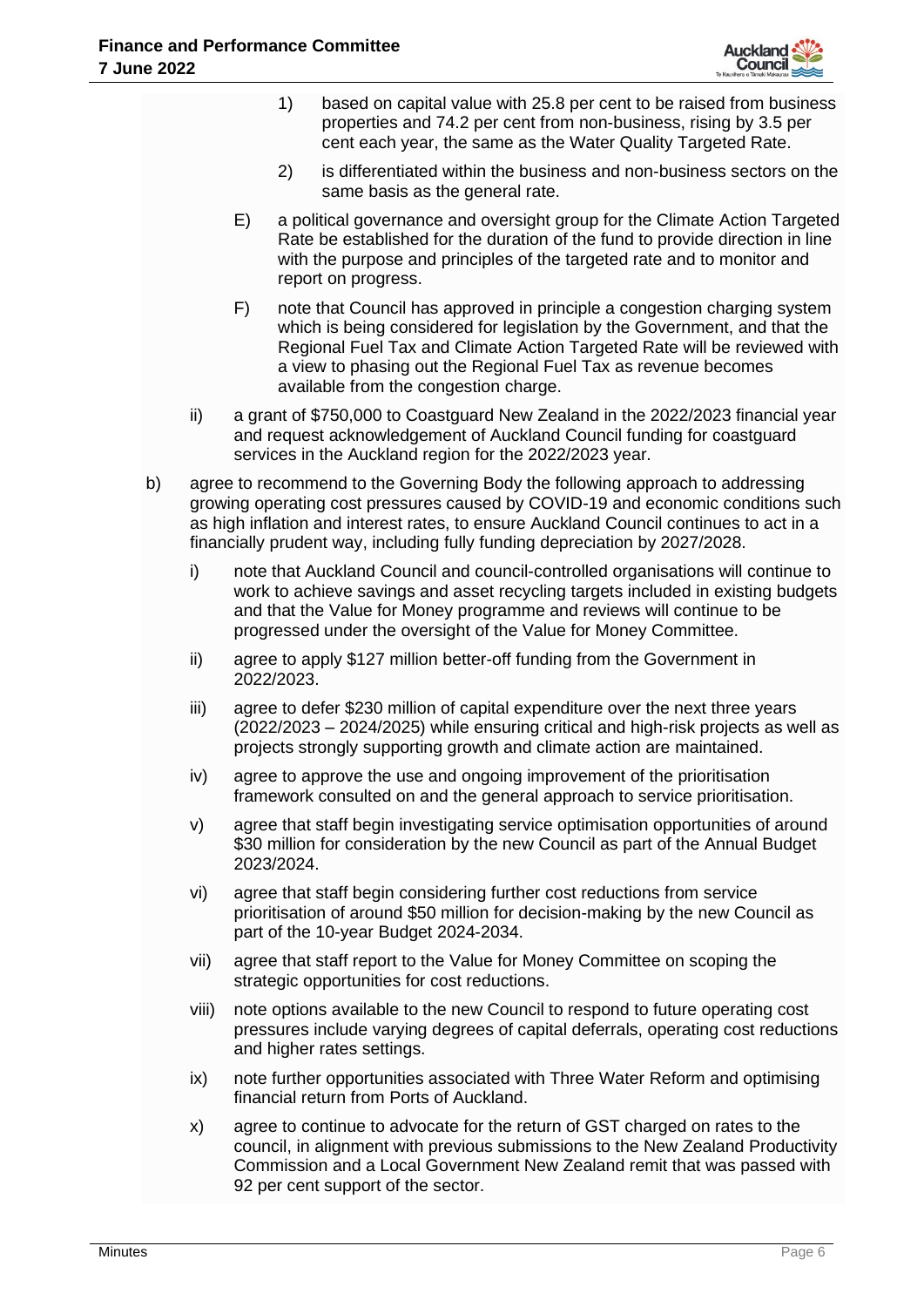

xi) note that final decisions beyond 2022/2023 rest with the new Council in consultation with the public as appropriate.

The meeting adjourned at 5.39pm and reconvened at 5.42pm.

MOVED by Cr W Walker, seconded by Cr C Fletcher an amendment by way of addition:

That the Finance and Performance Committee:

- a) agree to recommend to the Governing Body that it agree to the Annual Budget 2022/2023, which is based on the updated consultation budget with \$2.8 billion capital expenditure, \$5.1 billion operating expenditure and a 3.5 per cent increase in average general rate as planned, and includes:
	- i) a package of further climate action to reduce emissions and support adaptation, including:
		- G) agree that the Climate Action Targeted Rate be flexible in its budget allocation to allow reprioritisation as required.

Resolution number FIN/2022/36

MOVED by Cr L Cooper, seconded by IMSB Chair D Taipari:

#### **That the Finance and Performance Committee:**

**a) agree that under Standing Order 1.6.7, the amendment under debate now be put to a vote.**

# **CARRIED**

The Chairperson put the amendment to the vote.

MOVED by Cr W Walker, seconded by Cr C Fletcher an amendment by way of addition:

That the Finance and Performance Committee:

- a) agree to recommend to the Governing Body that it agree to the Annual Budget 2022/2023, which is based on the updated consultation budget with \$2.8 billion capital expenditure, \$5.1 billion operating expenditure and a 3.5 per cent increase in average general rate as planned, and includes:
	- i) a package of further climate action to reduce emissions and support adaptation, including:
		- G) agree that the Climate Action Targeted Rate be flexible in its budget allocation to allow reprioritisation as required.

**LOST**

Following further discussion the substantive motion was put to the vote.

MOVED by Mayor P Goff, seconded by Deputy Mayor BC Cashmore:

#### **That the Finance and Performance Committee:**

- **a) agree to recommend to the Governing Body that it agree to the Annual Budget 2022/2023, which is based on the updated consultation budget with \$2.8 billion capital expenditure, \$5.1 billion operating expenditure and a 3.5 per cent increase in average general rate as planned, and includes:**
	- **i) a package of further climate action to reduce emissions and support adaptation, including:**
		- **A) over \$1 billion expenditure over 10 years towards improving bus services, decarbonising ferry services, providing for walking and cycling, and increasing tree canopy in communities which need it most.**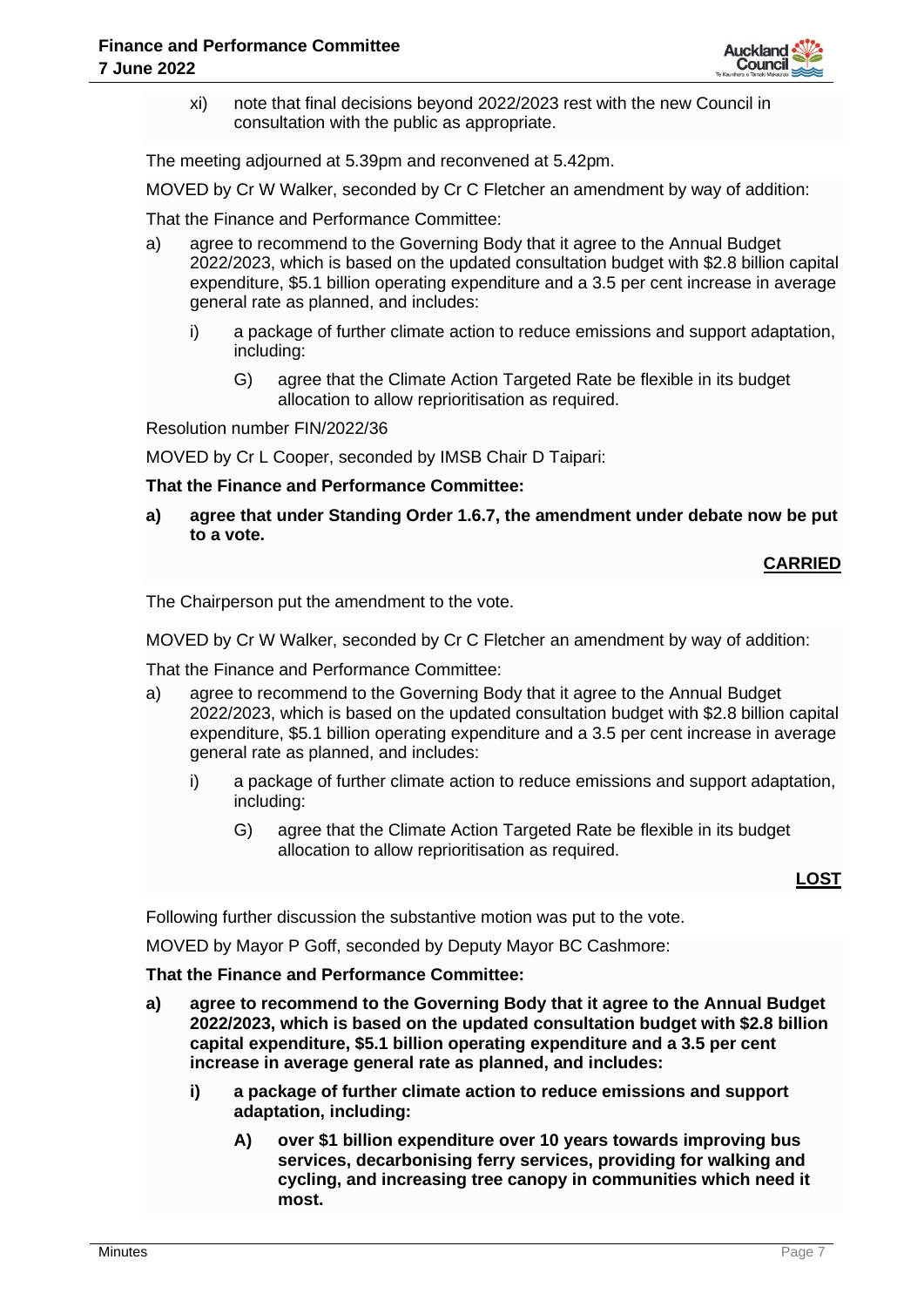

- **B) a Climate Action Targeted Rate providing for \$574 million over 10 years to fund climate action, with the remainder funded by \$128 million in fare revenue from additional services and \$354 million in government co-funding.**
- **C) applying consistent principles for the Climate Action Targeted Rate programme to determine further climate action if additional government funding becomes available from the Climate Emergency Response Fund.**
- **D) the targeted rate is** 
	- **1) based on capital value with 25.8 per cent to be raised from business properties and 74.2 per cent from non-business, rising by 3.5 per cent each year, the same as the Water Quality Targeted Rate.**
	- **2) is differentiated within the business and non-business sectors on the same basis as the general rate.**
- **E) a political governance and oversight group for the Climate Action Targeted Rate be established for the duration of the fund to provide direction in line with the purpose and principles of the targeted rate and to monitor and report on progress.**
- **F) note that Council has approved in principle a congestion charging system which is being considered for legislation by the Government, and that the Regional Fuel Tax and Climate Action Targeted Rate will be reviewed with a view to phasing out the Regional Fuel Tax as revenue becomes available from the congestion charge.**
- **ii) a grant of \$750,000 to Coastguard New Zealand in the 2022/2023 financial year and request acknowledgement of Auckland Council funding for coastguard services in the Auckland region for the 2022/2023 year.**
- **b) agree to recommend to the Governing Body the following approach to addressing growing operating cost pressures caused by COVID-19 and economic conditions such as high inflation and interest rates, to ensure Auckland Council continues to act in a financially prudent way, including fully funding depreciation by 2027/2028.**
	- **i) note that Auckland Council and council-controlled organisations will continue to work to achieve savings and asset recycling targets included in existing budgets and that the Value for Money programme and reviews will continue to be progressed under the oversight of the Value for Money Committee.**
	- **ii) agree to apply \$127 million better-off funding from the Government in 2022/2023.**
	- **iii) agree to defer \$230 million of capital expenditure over the next three years (2022/2023 – 2024/2025) while ensuring critical and high-risk projects as well as projects strongly supporting growth and climate action are maintained.**
	- **iv) agree to approve the use and ongoing improvement of the prioritisation framework consulted on and the general approach to service prioritisation.**
	- **v) agree that staff begin investigating service optimisation opportunities of around \$30 million for consideration by the new Council as part of the Annual Budget 2023/2024.**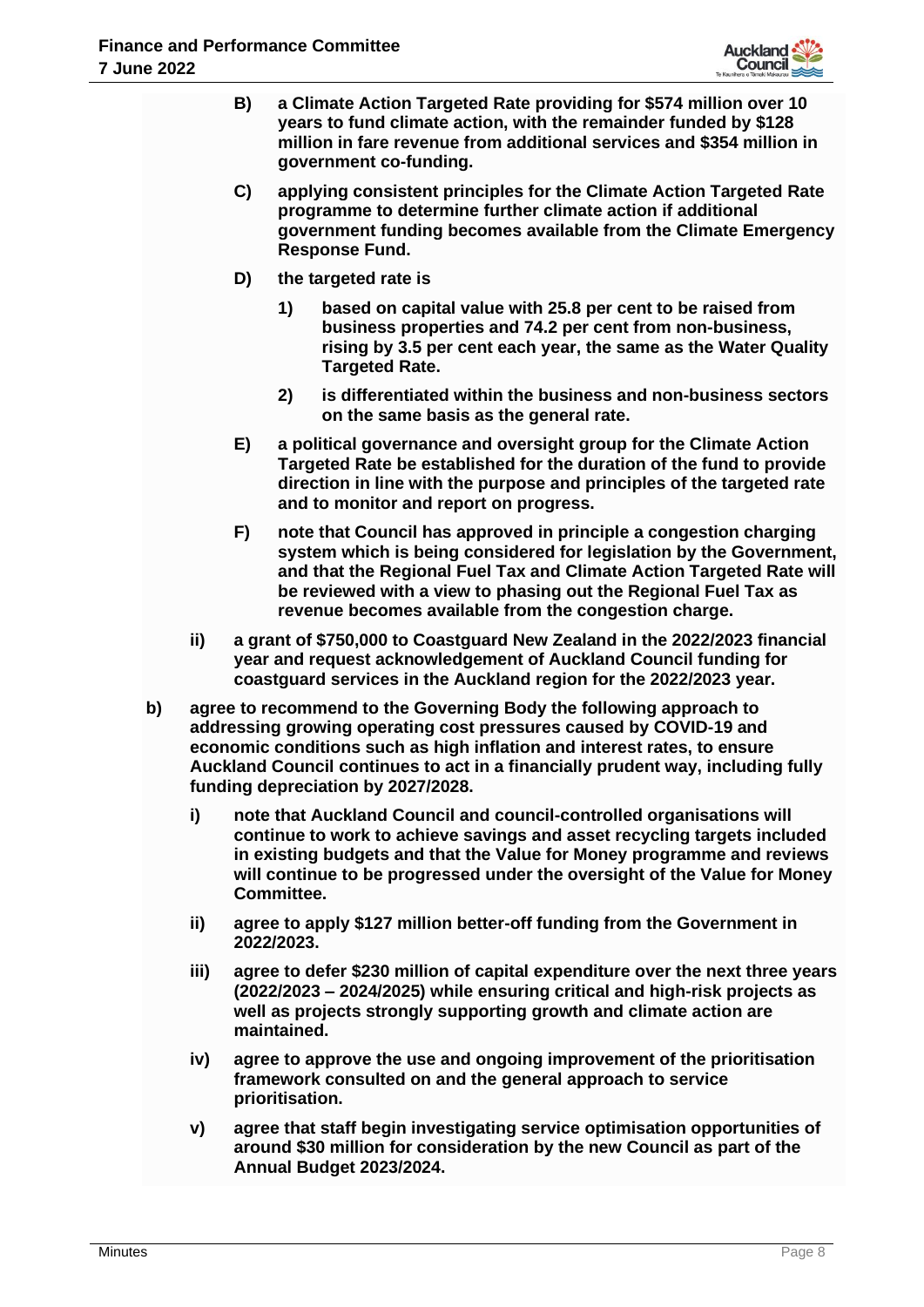

- **vi) agree that staff begin considering further cost reductions from service prioritisation of around \$50 million for decision-making by the new Council as part of the 10-year Budget 2024-2034.**
- **vii) agree that staff report to the Value for Money Committee on scoping the strategic opportunities for cost reductions.**
- **viii) note options available to the new Council to respond to future operating cost pressures include varying degrees of capital deferrals, operating cost reductions and higher rates settings.**
- **ix) note further opportunities associated with Three Water Reform and optimising financial return from Ports of Auckland.**
- **x) agree to continue to advocate for the return of GST charged on rates to the council, in alignment with previous submissions to the New Zealand Productivity Commission and a Local Government New Zealand remit that was passed with 92 per cent support of the sector.**
- **xi) note that final decisions beyond 2022/2023 rest with the new Council in consultation with the public as appropriate.**

A division was called for, voting on which was as follows:

| For                         | <b>Against</b>  | <b>Abstained</b> |
|-----------------------------|-----------------|------------------|
| Cr J Bartley                | Cr C Fletcher   |                  |
| <b>IMSB Member R Blair</b>  | Cr T Mulholland |                  |
| Cr C Casey                  | Cr D Newman     |                  |
| Deputy Mayor BC Cashmore    | Cr G Sayers     |                  |
| Cr E Collins                | Cr S Stewart    |                  |
| Cr P Coom                   | Cr W Walker     |                  |
| Cr L Cooper                 | Cr J Watson     |                  |
| Cr A Dalton                 |                 |                  |
| Cr C Darby                  |                 |                  |
| Cr A Filipaina              |                 |                  |
| Mayor P Goff                |                 |                  |
| Cr S Henderson              |                 |                  |
| Cr R Hills                  |                 |                  |
| Chairperson D Simpson       |                 |                  |
| <b>IMSB Chair D Taipari</b> |                 |                  |
| Cr P Young                  |                 |                  |

The motion was declared CARRIED by 16 votes to 7.

- Note: Under Standing Order 1.8.6, the following members requested that their votes be recorded as follows:
	- Cr C Fletcher supports subclauses a) i) A) and B) and subclause a) ii)
	- Cr T Mulholland supports subclause a) i) B); does not support a budget rates increase of 3.5%
	- Cr D Newman against clause a)
	- Cr G Sayers supports subclause a) ii) and subclause b) x)
	- Cr S Stewart against subclause a) i) and subclause a) ii)
	- Cr W Walker supports subclauses a) i) A) and B) and subclause a) ii)
	- Cr J Watson supports clause a) i) A) and B) and clause a) ii)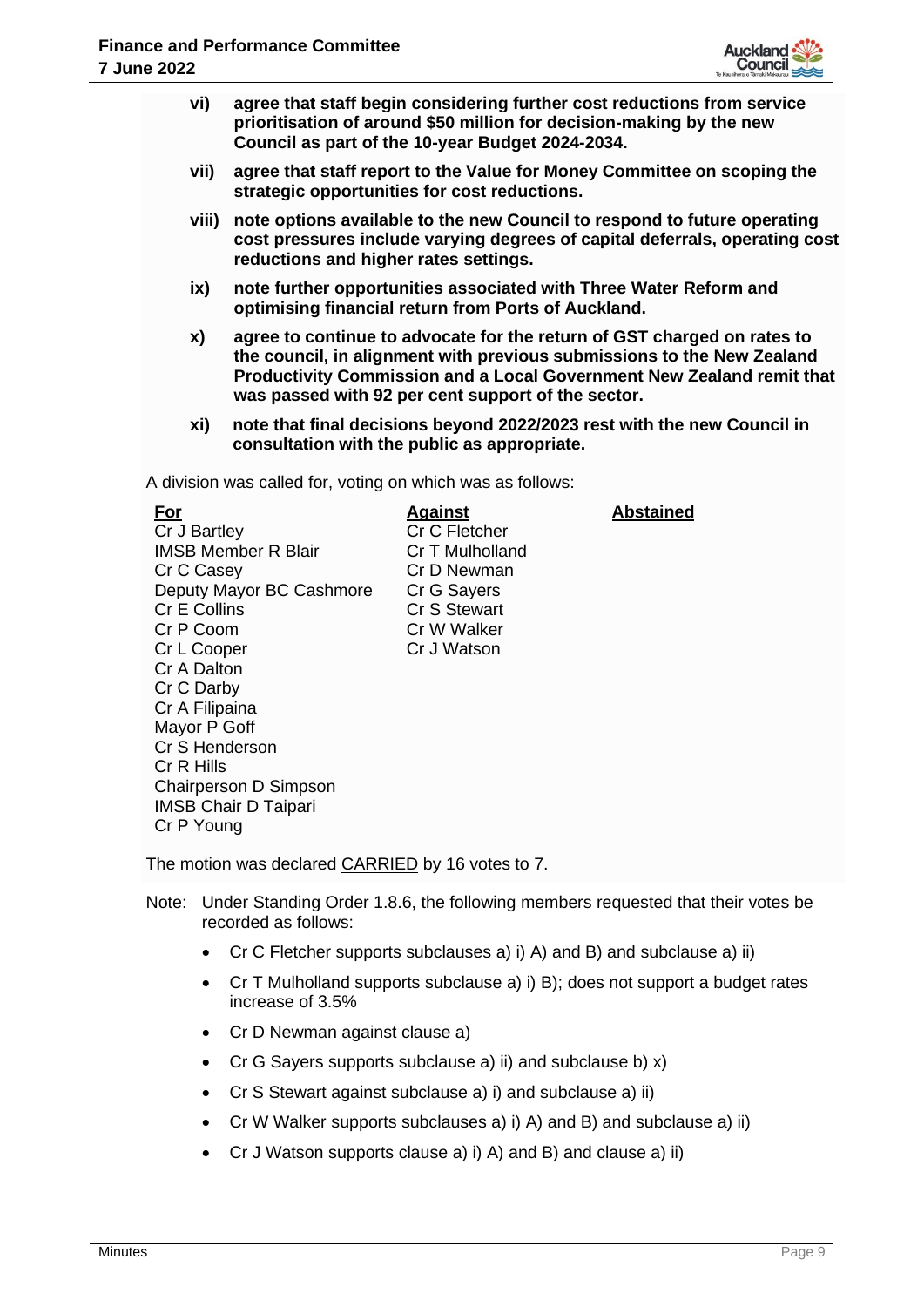

- Note: Under Standing Order 1.8.3, the following members requested that their abstentions be recorded as follows:
	- Cr G Sayers, subclause a) i)
	- Cr D Simpson, subclause a) i) D) 1)

The meeting adjourned at 7.10pm and reconvened at 7.15pm.

IMSB Member R Blair; Cr D Newman and IMSB Chair D Taipari were not present.

# **11 Annual Budget 2022/2023: Kerbside refuse charging policy review**

*IMSB Member Blair returned to the meeting at 7.18pm. Cr D Newman returned to the meeting at 7.26pm. IMSB Chair D Taipari returned to the meeting (online) at 7.37pm*

MOVED by Cr R Hills, seconded by Cr P Coom:

That the Finance and Performance Committee:

- a) recommend to the Governing Body that it agree to amend the Auckland Waste Management and Minimisation Plan 2018 to move to a regionwide rates-funded refuse collection service with a choice of three bin sizes to accommodate different household needs
- b) note that, if agreed, the amended Waste Management and Minimisation Plan 2018 will be presented to the Environment and Climate Change Committee for final adoption in September 2022
- c) note that the requirements of section 44(e) of the Waste Minimisation Act 2008, including those relating to the use of the special consultative procedure under section 83 of the Local Government Act 2002, have been met
- d) based on feedback received, request staff to undertake further work to investigate options and incentives to better support very low waste producers prior to the roll out of changes, for example monthly refuse pick-ups.

MOVED by Cr W Walker, seconded by Cr G Sayers an amendment by way of substitution to clause a):

That the Finance and Performance Committee:

a) recommend to the Governing Body that it agree to amend the Auckland Waste Management and Minimisation Plan 2018 to allow a Pay as Throw charging system for parts of Auckland that may include those Local Board areas in the North, together with rates-funded refuse collection service with a choice of three bin sizes to accommodate different household needs for those parts of Auckland where a rates-funded collection is the more appropriate fit.

The amendment was ruled out of order by the Chairperson.

Discussion on the substantive motion continued.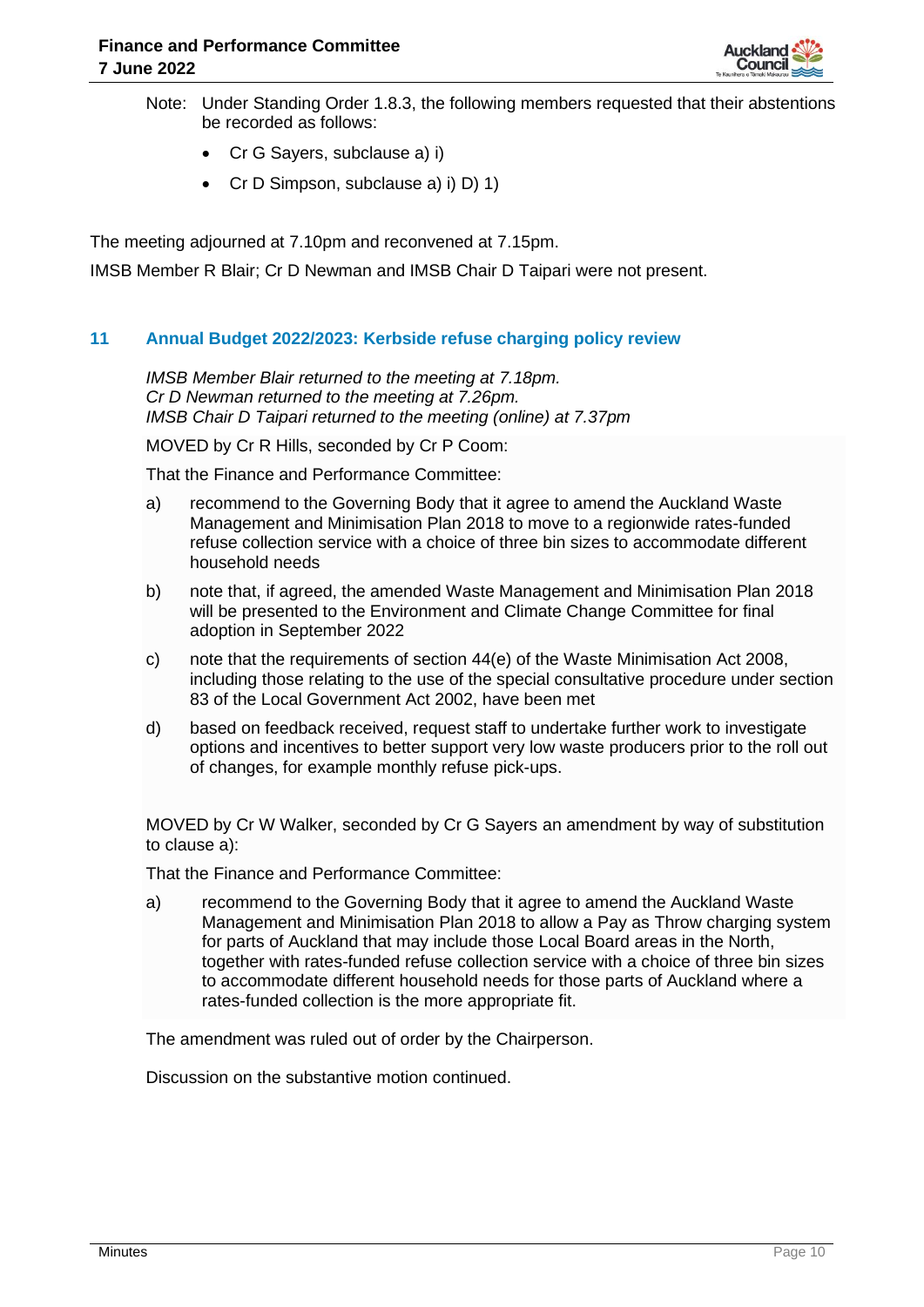

At 7.59pm, it was:

# **Extension of Meeting Time**

Resolution number FIN/2022/37

MOVED by Chairperson D Simpson, seconded by Cr A Dalton:

**That the Finance and Performance Committee:**

**a) agree under to standing order 1.1.3, that an extension of time be granted, until the business of the agenda is complete.**

**CARRIED**

MOVED by Cr R Hills, seconded by Cr P Coom:

**That the Finance and Performance Committee:**

- **a) recommend to the Governing Body that it agree to amend the Auckland Waste Management and Minimisation Plan 2018 to move to a regionwide rates-funded refuse collection service with a choice of three bin sizes to accommodate different household needs**
- **b) note that, if agreed, the amended Waste Management and Minimisation Plan 2018 will be presented to the Environment and Climate Change Committee for final adoption in September 2022**
- **c) note that the requirements of section 44(e) of the Waste Minimisation Act 2008, including those relating to the use of the special consultative procedure under section 83 of the Local Government Act 2002, have been met**
- **d) based on feedback received, request staff to undertake further work to investigate options and incentives to better support very low waste producers prior to the roll out of changes, for example monthly refuse pick-ups.**

A division was called for, voting on which was as follows:

The motion was declared CARRIED by 20 votes to 3.

**For** Cr J Bartley IMSB Member R Blair Cr C Casey Deputy Mayor BC Cashmore Cr E Collins Cr P Coom Cr L Cooper Cr A Dalton Cr C Darby Cr A Filipaina Cr C Fletcher Mayor P Goff Cr S Henderson Cr R Hills Cr T Mulholland Cr D Newman Chairperson D Simpson Cr S Stewart IMSB Chair D Taipari Cr P Young

**Against** Cr G Sayers Cr W Walker Cr J Watson

**Abstained**

**Minutes Page 11 Contract Contract Contract Contract Contract Contract Contract Contract Contract Contract Contract Contract Contract Contract Contract Contract Contract Contract Contract Contract Contract Contract Contrac**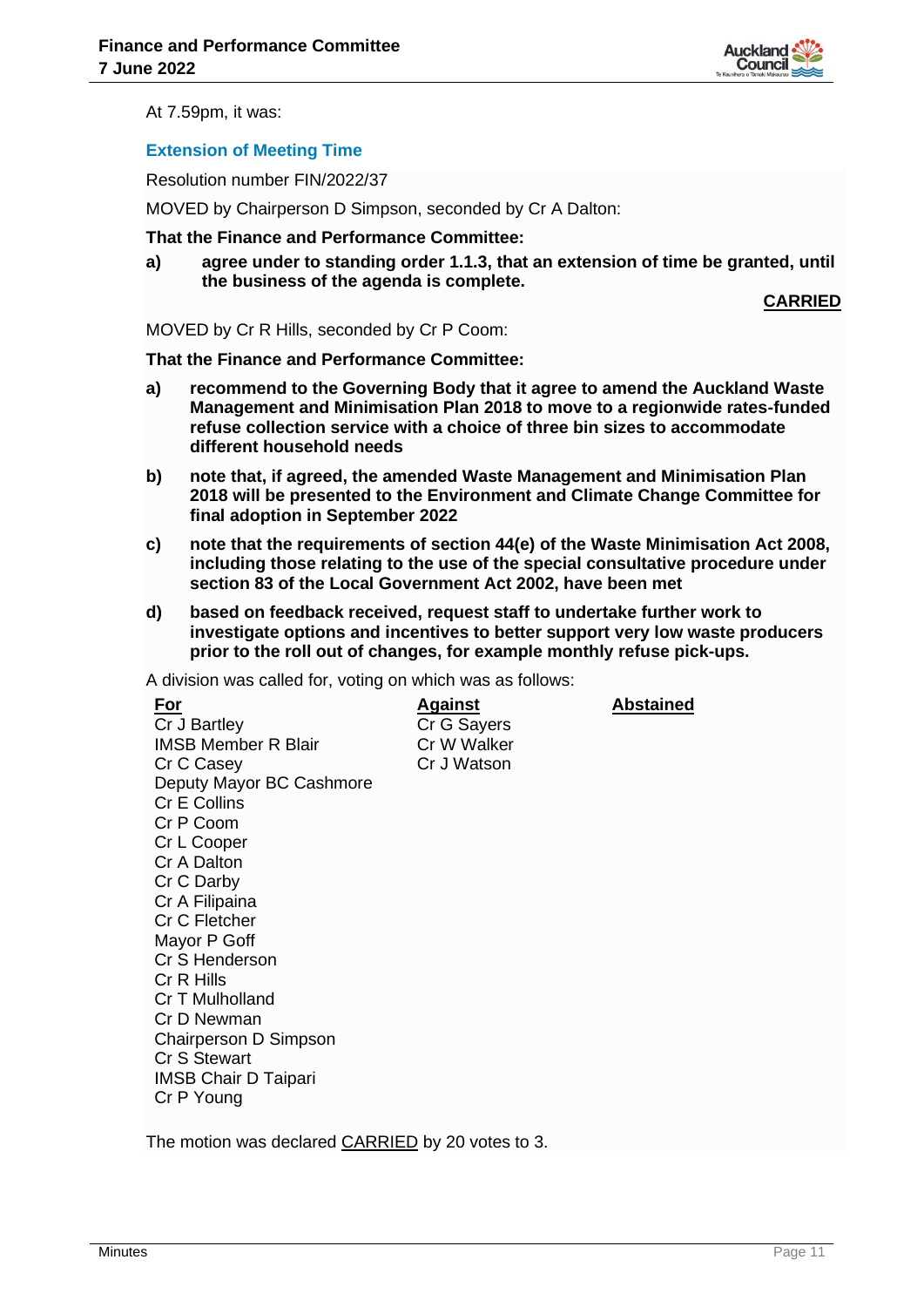

# **12 Annual Budget 2022/2023: Other rates and fees matters**

Resolution number FIN/2022/38

MOVED by Deputy Mayor BC Cashmore, seconded by Mayor P Goff:

#### **That the Finance and Performance Committee:**

- **a) agree to recommend to the Governing Body to adopt as part of the Annual Budget 2022/2023 standardised charging for the waste management targeted rates as set out below:**
	- **i) allowing residential multi-unit developments (MUDs) across Auckland with 10 or more units to opt out of council's refuse, recycling and/or food scraps services and respective targeted rate charges where the service(s) cannot be provided by the council as per the standards specified in Attachment A of this report, effective from 1 July 2023 with the exception of ii) below**
	- **ii) maintaining the existing opt-out arrangements for MUDs within the former Auckland City Council (ACC) area where:**
		- **A) an approved opt-out as per the current policy is already in place, or**
		- **B) an application for opt-out as per the current policy is received by the council on or before 30 June 2022**
		- **C) applying the waste management targeted rates as applicable on a per SUIP basis to all residential and lifestyle properties with less than 10 SUIPs across Auckland where a service is provided or available, effective from 1 July 2022 with the exception of iv) below**
	- **iii) maintaining the number of waste management targeted rate charges as per the current policy for the following multi-SUIP properties with less than 10 SUIPs within the former ACC, until the property changes owners:**
		- **A) properties with a residential or lifestyle land use that are already receiving fewer waste management targeted rate charges than their number of SUIPs**
		- **B) properties with a residential or lifestyle land use that request to reduce their number of charges on or before 30 June 2022**
	- **iv) allowing all properties with a land use that is not residential or lifestyle to opt out of the standard refuse and/or the recycling service and respective targeted rate charges at their request, effective from 1 July 2023**
	- **v) applying a minimum targeted rate charge to cover the costs of council's regional initiatives including the annual inorganic collection, the resource recovery network and subsidy for providing affordable waste services on Hauraki Gulf Islands (HGI), to all eligible rateable SUIPs across Auckland that are not currently paying this minimum charge, effective from 2023/2024.**
- **b) agree to recommend to the Governing Body to adopt as part of the Annual Budget 2022/2023 a food scraps targeted rate as set out in this report, to fund the food scraps collection service to the following areas, to be applied to all residential (including lifestyle) SUIPs to which the service is made available:**
	- **i) the former Waitākere City Council (WCC) area**
	- **ii) the former North Shore City Council (NSCC) area excluding those areas where the service is already available.**
- **c) agree to recommend to the Governing Body to adopt as part of the Annual Budget 2022/2023 the updated waste management targeted rates as set out in this report.**